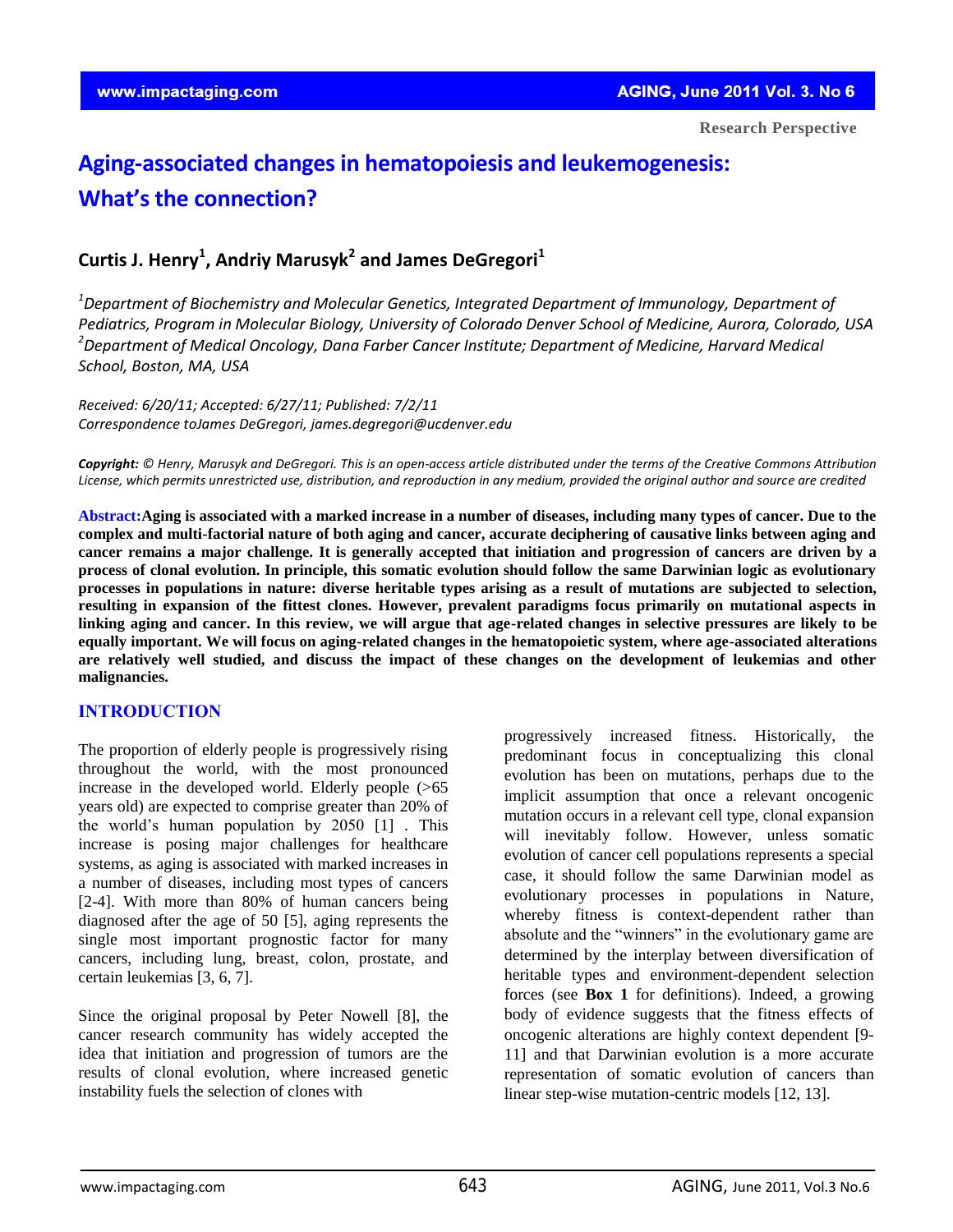# **Box 1:** Definitions:

Organismal fitness- a measure of reproductive success (the ability of an organism to pass its genes on to future generations of that organism).

Cell fitness- a measure of the ability of stem/progenitor cells of a certain epigenotype/genotype to pass this type on to subsequent cell generations. For discussions here, we are concerned with the fitness of cells that maintain replicative potential. Cell fitness is in some ways a relative parameter, and dependent on the fitness of competing cells. Thus, the relative representation of a particular clone within a progenitor cell pool is proportional to its fitness. On the other hand, the fitness of stem and progenitor cells should also be comparable across individuals of different ages or genotypes, even if measurement of this relative fitness requires that these cells be placed in competition, such as following transplantation into a common host.

Adaptive- increases fitness (e.g. a mutation that increases cellular fitness would be adaptive).

Mutation- we will often refer to heritable epigenetic and genetic mutational changes generally as "mutations".

Adaptive landscapes- the potential epigenetic and genetic changes that could alter the fitness of a cell population.

Strong associations between aging and cancer are traditionally used to support the mutation-centric view of clonal evolution of cancers: aging leads to build up of random mutations, and since a) some of these random mutations are expected to activate cellular oncogenes or silence suppressor genes and b) transformation is thought to require cooperation between several oncogenic events, aging should translate into increased risk of cancer initiation [14]. On the other hand, aging is also associated with substantial changes both inside cells and in the cellular environment. In principle, these changes are likely to modify the ability of oncogenic mutations to drive clonal expansion. In fact, some of the age-related changes such as increased inflammation and decreased immune surveillance have been clearly implicated in carcinogenesis. In addition, intracellular changes such as telomere shortening as well as growthinhibitory changes in the microenvironment could create a scenario for a strong selection for "oncogenic resistance to growth inhibitory conditions" [15]. We have previously proposed an Adaptive Oncogenesis Hypothesis (**Box 2**): populations of healthy young/progenitor cells possess high inherent fitness with little "room for improvement" [11, 16]. However, as cellular fitness drops due to cell-autonomous agerelated changes or alterations in the microenvironment, certain mutations and epigenetic changes could alleviate the defects, leading to stronger selective expansion of the mutant clones. Therefore, the causal links between aging and cancer most likely includes both mutational components (diversification of heritable types through random mutations and heritable changes) and selection components (changes both inside and outside the cells that alter the adaptive landscape) (**Figure 1**).

The effects of aging are highly complex and span organismal, systemic and cellular levels [17]. Cancer development is similarly complex. Thus it would be naïve to expect a simple relationship between the two (**Figure 1**). Numerous changes in aged individuals, including changes in cell type distributions in the bone marrow microenvironment, increased inflammation and decreased fitness of progenitor cell populations, should substantially impact on the expansion of oncogenically altered hematopoietic progenitor cell clones. Together with increased epigenetic/genetic diversity, these changes should increase the risk of cancers in old age. In this review we will focus on the hematopoietic system, as age-related changes in hematopoiesis are very well documented for both humans and mice [2, 18]. We will review age-related changes in the hematopoietic system and discuss how these changes might impinge on hematopoietic and non-hematopoietic malignancies.

# **Aging Hematopoiesis**

One of the more notable age-related changes is hematopoietic and specifically immunological decline [1, 21-25] (Figure 3). Maintaining the health of the growing elderly population is limited by the associated decline in immune function [23-25], impairing responses to pathogens and reducing vaccination efficacy. Decreased immune function is not compartmentalized; reduced immune cell function (and in some cases cell numbers) has been observed in both the myeloid and lymphoid lineages [23-25]. Furthermore, recent studies have indicated that these functional reductions result at least in part from aging-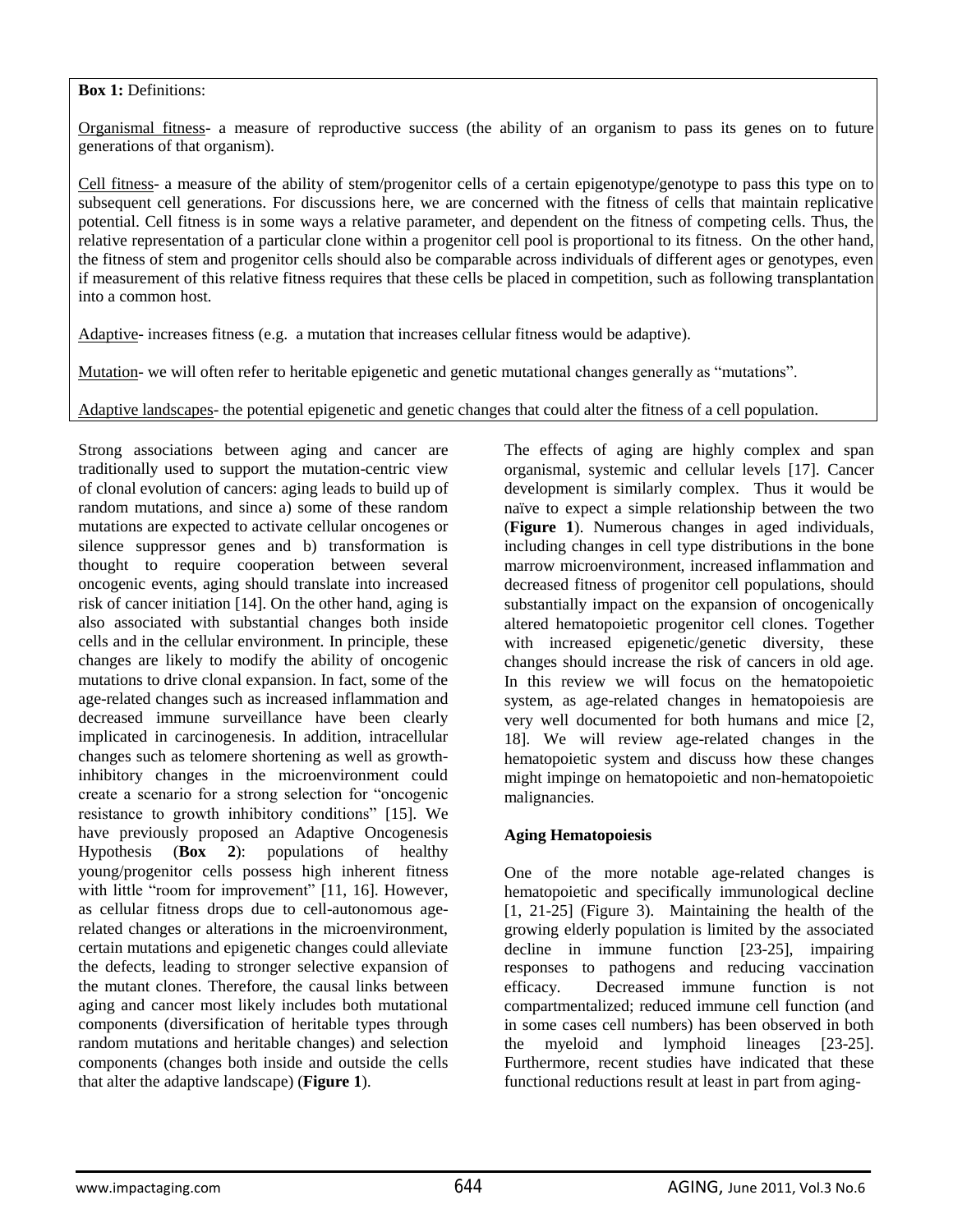

**Figure 1. Proposed Links between Aging and Cancer**. See text for details.

## **Box 2**: *Adaptive Oncogenesis Hypothesis*:

The most accepted explanation for the association between aging and cancer is that accumulating oncogenic mutations with age should facilitate cancer evolution [19]. Thus, according to this view, cancer development is limited primarily by the accumulation of oncogenic mutations (**Figure 2, top**). But just as species evolution is driven by both mutation and selection, altered selection pressures with age should also contribute to oncogenesis. Thus, aged stem cell pools in an aged microenvironment should present a different "adaptive landscape" relative to young.

We have proposed that declining stem and progenitor cell fitness, whether due to aging or other insults, should increase selection for mutations (or epimutations) that are *adaptive* (i.e. that improve fitness) [10, 11, 16]. A change in the adaptive landscape should lead to selection for cells harboring advantageous traits (adaptive to the altered landscape), and these cells should be preferentially selected within their particular niche (**Figure 2**). Aging or other insults move cells away from parameters that contribute to optimal fitness, thus creating opportunities for mutational adaptation. The acquisition of particular oncogenes in an aged background could be adaptive by either correcting or circumventing deficiencies in old cells. In addition, particular oncogenic mutations may render a cell resistant to aging-associated insults, such as chronic inflammation that promotes cellular senescence or apoptosis due to increased reactive oxygen species (ROS) production.

In contrast, a young healthy progenitor cell pool should be resistant to the fixation of trait-altering mutations. The evolution of long-lived multicellular organisms (like vertebrates) has necessitated the acquisition of potent tumor suppressive mechanisms, but this selection was limited to individuals who were likely to contribute to future generations [11]. Consequently, selection against cancer and other unpleasant manifestations of aging in the elderly has been quite weak during vertebrate evolution. As a simple example, mice in the wild rarely live past one year, and most ageassociated tissue decline and increased cancer incidence occur well past this natural lifespan [20]. Thus, investment in tissue maintenance or tumor suppression beyond their natural lifespan would have required an investment of precious energy early in life, which could be better allocated towards survival and reproduction in youth. While George Bernard Shaw may have considered that "Youth is wasted on the young", each species has ensured that youthful fitness is maximized for reproductive success. Stem cell fitness, which contributes to youthful robustness, will enhance reproductive success by limiting diseases of aging, including cancer.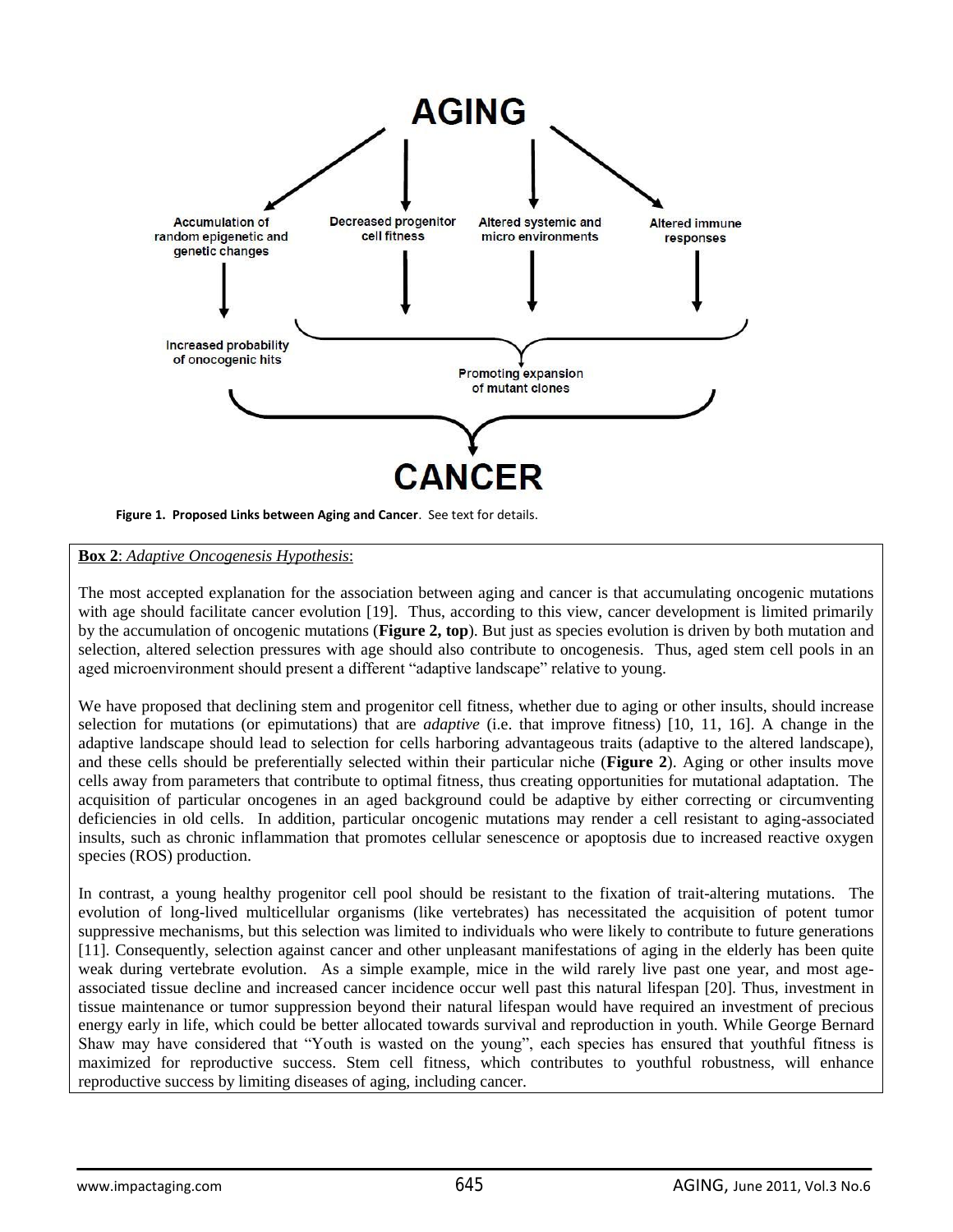associated defects in hematopoietic stem cell (HSC) function, which are transferred to the their lineagecommitted progeny [23, 25]. The causes of the agingassociated decline in HSC and hematopoietic cell function are still open for debate. Hematopoietic cell aging is associated with accumulating epigenetic and genetic changes, changes in the microenvironment of both immature and mature hematopoietic cells, and systemic changes such as inflammation. The relative contributions of these changes to altered HSC and mature hematopoietic cell function are still being explored. Moreover, a number of mechanisms have been proposed for how these changes might contribute to increases in age-associated cancers (Figure 1), and this review will focus on the multiple ways that aging could promote hematopoietic malignancies.

Hematopoiesis, which takes place in the bone marrow, is the production of all blood-derived cells from pluripotent HSC. Most of our current knowledge on the impact of aging on HSC function comes from studies using mouse models [23, 25-28]. These studies implicate both cell intrinsic and cell extrinsic factors towards impairmentsof age-dependent alterations in HSC behavior, although within animals both intrinsic and extrinsic influences are tightly interwoven and are sometimes difficult to disentangle [18]. Extrinsic factors, including changes in niche composition and hormone production, have been postulated to play a major role in declining HSC function with age [18, 29]. *In vivo*, multiphoton intravital microscopic analysis of HSC in the bone marrow of young and old mice has revealed that old HSC reside further away from the endosteum than young HSC progenitors, indicating agerelated extrinsic changes in niche composition that could impact HSC function [30]. HSC normally reside in the HSC hypoxic endosteum microenvironment [30- 32]. The effects of hypoxia on HSC function are just beginning to be delineated. It has been postulated that hypoxia regulates HSC self-renewal by promoting optimal turnover, which would limit potential accumulation of damage [32, 33], contributing to cellintrinsic changes. Thus, residing further away from endosteum, by increasing oxidative damage to DNA, could increase the mutational load in HSC. In addition, it is believed that hypoxia limits the flow of extracellular fluids into the endosteum niche, which reduces HSC exposure to potentially hazardous toxins and proinflammatory cytokines, some of which are known to be tumor promoting [32-34] . Indeed, aging in mice is associated with increased detection of DNA strand breaks in HSC [35], and it is likely that increased mutational load contributes to increased initiation and

progression of cancers in the elderly (whether mouse or human).

Moreover, another consequence of increasing mutational load in HSC (as in other stem cell types) should be the reduction in stem cell fitness, as DNA damage is more likely to negatively impact on cellular functions than improve them. Indeed, aging-related, cell autonomous changes have also been shown to contribute to altered HSC function [28, 36-38]. When highly purified long-term HSC (LT-HSC) from young or old mice are used to reconstitute young irradiated recipient mice, old LT-HSC are 2 to 4-fold less efficient at reconstitution per-HSC, and their production is skewed in favor of myelopoiesis, with accompanying reductions in lymphopoiesis (to be dealt with below) [27, 36, 38-40]. Thus, as defined above, old HSC are less "fit", in that young competitors are better able to contribute to hematopoiesis. Aged mouse HSC also exhibit decreased homing and engraftment [39, 41]. And as described above, altered stem cell fitness should increase selection for adaptive oncogenic mutations (**Figure 2**), increasing the chances that stem cells bearing particular oncogenic mutations expand within competitive HSC pools in an aged bone marrow microenvironment. Therefore, aging-associated alterations in HSC localization and mutational load should not only increase the *frequency* of oncogenic mutations, but *selection* for particular oncogenic mutations.

Finally, the hematopoietic system may attempt to compensate for decreased HSC function (and decreased production rates for mature progeny) by increasing the size of the HSC compartment, as indicated by the observation that the number of phenotypic HSC in C57Bl/6 mice increases with age [36, 38, 39, 42-44]. Such increased homeostatic mechanisms, both through increased cytokine levels and perhaps increased turnover rates for HSC and other progenitors, should contribute to higher chances for mutation fixation. Larger numbers of HSC should also increase the target size for oncogenic mutations. However, increased HSC numbers have not been observed in all mouse strains; BALB/c and DBA/2 do not show an age-dependent increase in the numbers of phenotypic HSC [45-47], but may still experience other homeostatic mechanisms. Although the effects of aging on human HSC have not been as extensively studied, human HSC function also appears to be affected by aging given the observation that the proliferative potential of human HSC declines with age [48]. In addition, bone marrow from older humans is less efficient at reconstituting recipients when compared to the reconstitution capacity of bone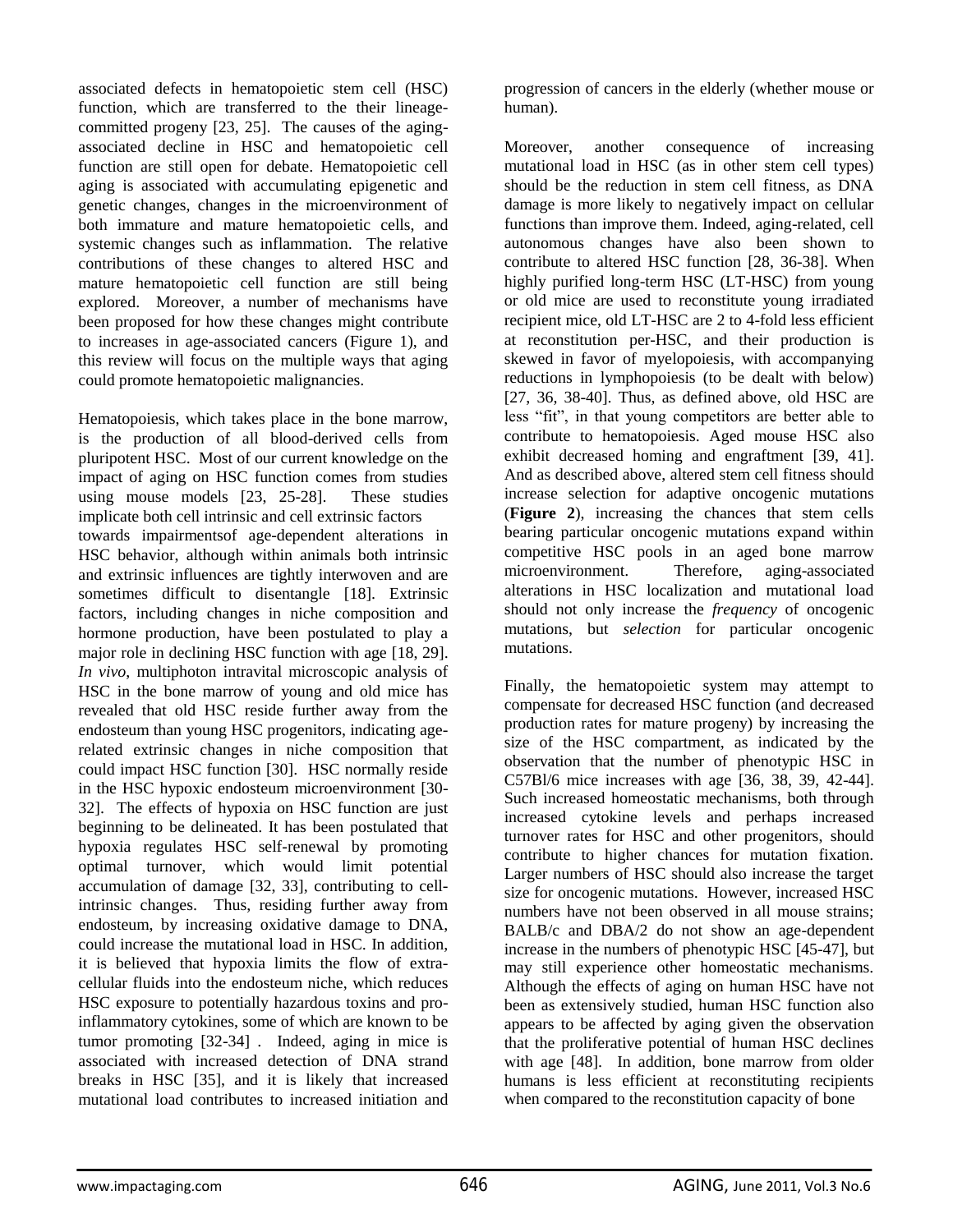

**Figure 2 Conventional and Adaptive Oncogenesis Models for Tumorigenesis**. **Conventional View (top)**: Aging primarily contributes to increased cancers by facilitating the accumulation of oncogenic mutations (red cells), including activating mutations in oncogenes or genetic/epigenetic inactivation of tumor suppressor genes. **Adaptive Oncogenesis Model (bottom)**: The ability of an oncogene to induce cancer is context specific. In a healthy population, the ability of cells to effectively compete for niche space is high due to optimal progenitor cell fitness. Thus, this competition is inherently tumor suppressive. However, if cellular fitness decreases as a result of aging or environmental insults, the acquisition of an oncogenic mutation could be *adaptive* due to its ability to correct or circumvent defective cellular function. In this context, these cells would be selected for leading to carcinogenesis (oncogenically mutated and cancer cells are shown in red).

marrow derived from younger patients [49]. In summary, based on experiments in mice and more limited observations in humans, it is clear that a number of age-associated alterations in the HSC compartment, due both to extrinsic and intrinsic factors, could contribute to increased frequencies of hematopoietic malignancies in the elderly.

## **Aging Innate Immunity**

In aged mice, it has been demonstrated that a developmental shift occurs, with reduced lymphopoiesis in favor of greater myelopoiesis. Microarray analyses of HSC isolated from old mice reveals a gene expression profile consistent with this age-dependent bias towards production of myeloid cells [36, 38]. The myeloid bias appears to be at least in part cellautonomous, as adoptive transfer of young and old HSC into young, irradiated recipients recapitulates the agedependent bias towards myelopoiesis [1, 36, 50]. This bias appears to be at least in part mediated by a shift towards greater frequency of myeloid-biased relative to lymphoid-biased HSC [42, 51, 52], and these differentially biased HSC can now be prospectively isolated and shown to transfer their developmental bias to recipient mice [37, 53, 54]. It is important to note that while myelopoiesis becomes favored overlymphopoiesis in old mice, myeloid progenitors are not "more fit" relative to young. Myeloid and B-cell progenitors appear to compete for common niches [55], and mouse and human myeloid progenitors exhibit agedependent reductions in progenitor activity [56, 57], while mouse B-progenitors show even greater reductions in function (thus, providing myelopoiesis with a relative advantage). Moreover, elderly humans exhibit decreased developmental potential for both lymphoid and myeloid progenitors [26, 57].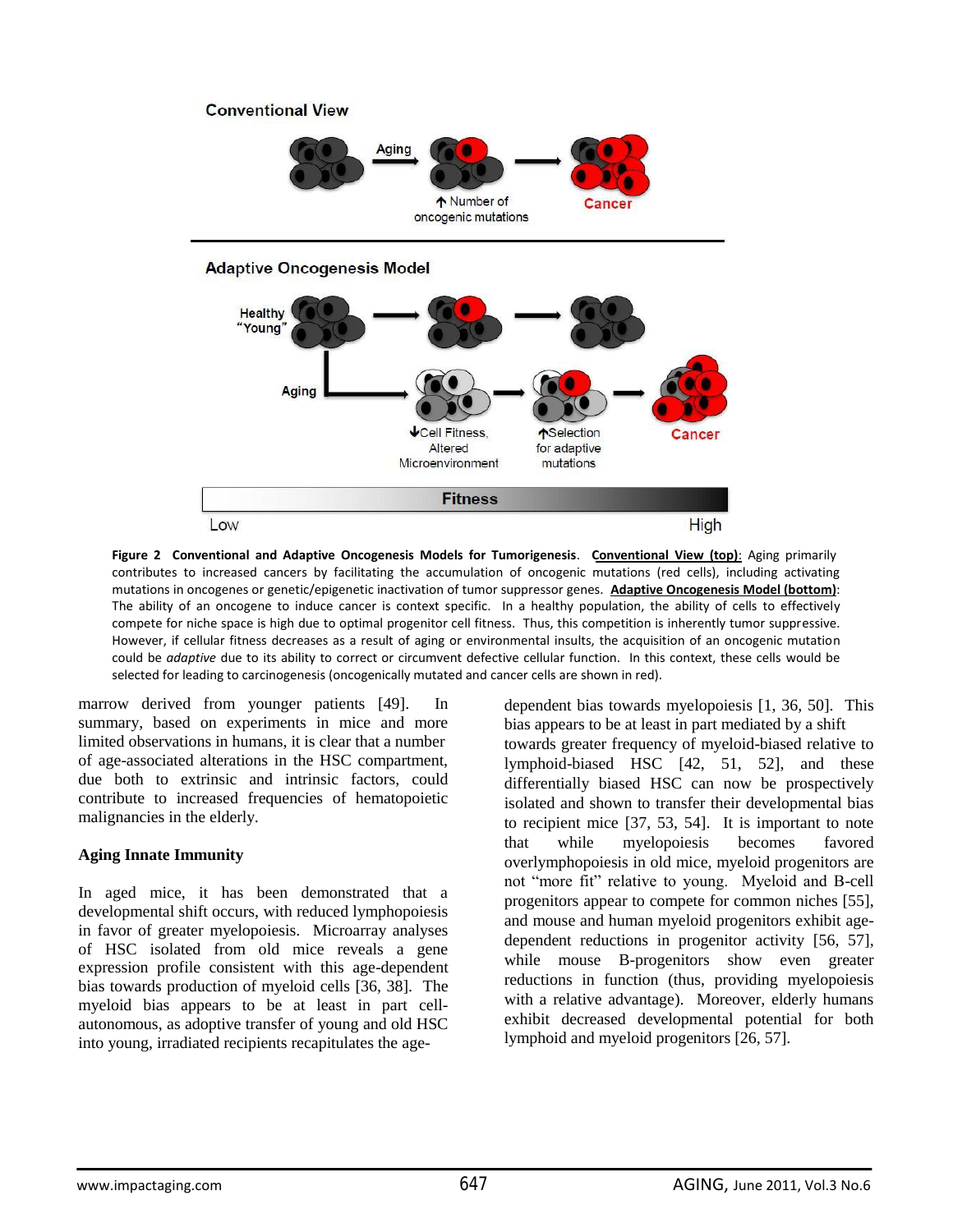Decreased cellular function in old age has been documented in dendritic cells (DC), neutrophils, and macrophages (**Figure 3**) [23, 58]. DC are the professional antigen presenting cells of the immune system, and are the principle cells responsible for priming naïve  $CD4^+$  and  $CD8^+$  T cells [23]. The potency of DC as primers of naïve T cells declines with age [23]. This decrease has been shown to result from reduced migration of DC to secondary lymphoid organs following stimulation and defective antigen uptake, which results in decreased presentation to naïve T cells.

 Natural killer (NK) cells, which protect against tumors and virally infected cells, are also impacted by the aging process in humans [23]. While their numbers actually increase with age (despite a reduced proliferative response to IL-2), their cytolytic potential decreases in aged populations. Aging-associated reductions in DC and NK function may contribute to increasing cancer incidence with age due to decreased activation of cancer-specific T cells by DC and impaired NK mediated tumoricidal activity.



**Figure 3. Alterations in the hematopoietic system associated with aging**. See text for details.

In addition to the decreased innate cellular function that accompanies aging, older humans typically present a subclinical inflammatory status termed "inflammaging", which is characterized by increased tumor necrosis factor-alpha (TNF-α), interleukin-6 (IL-6), and interleukin-1β (IL-1β) in the plasma [23, 59]. Inflammaging may also contribute to alterations in HSC with age [38, 53]. The increase in the circulating levels of inflammatory cytokines reflects cell autonomous changes in myeloid gene expression resulting in microenvironmental changes that could favor tumor initiation and progression [23]. Indeed, chronic inflammation is a well defined contributor to tumorigenesis, with tumor associated macrophages (TAMs) playing a key role in driving tumorigenesis

[59]. The cytokines produced by these cells, such as TNF-α, could influence cancer progression both by promoting proliferation of oncogenically initiated or more advanced tumor cells and by inducing death of non-malignant cells (thus stimulating compensatory proliferation) [34, 60]. Inflammation may also create a hazardous microenvironment, with increased ROS and cell death, thus promoting selection for oncogenic events that confer resistance or are otherwise adaptive to this altered microenvironment. Thus, agingassociatedalterations in the innate immune system not only increase susceptibility to pathogens, but may also be critical in the evolution of many cancers, which can be promoted by inflammatory mediators.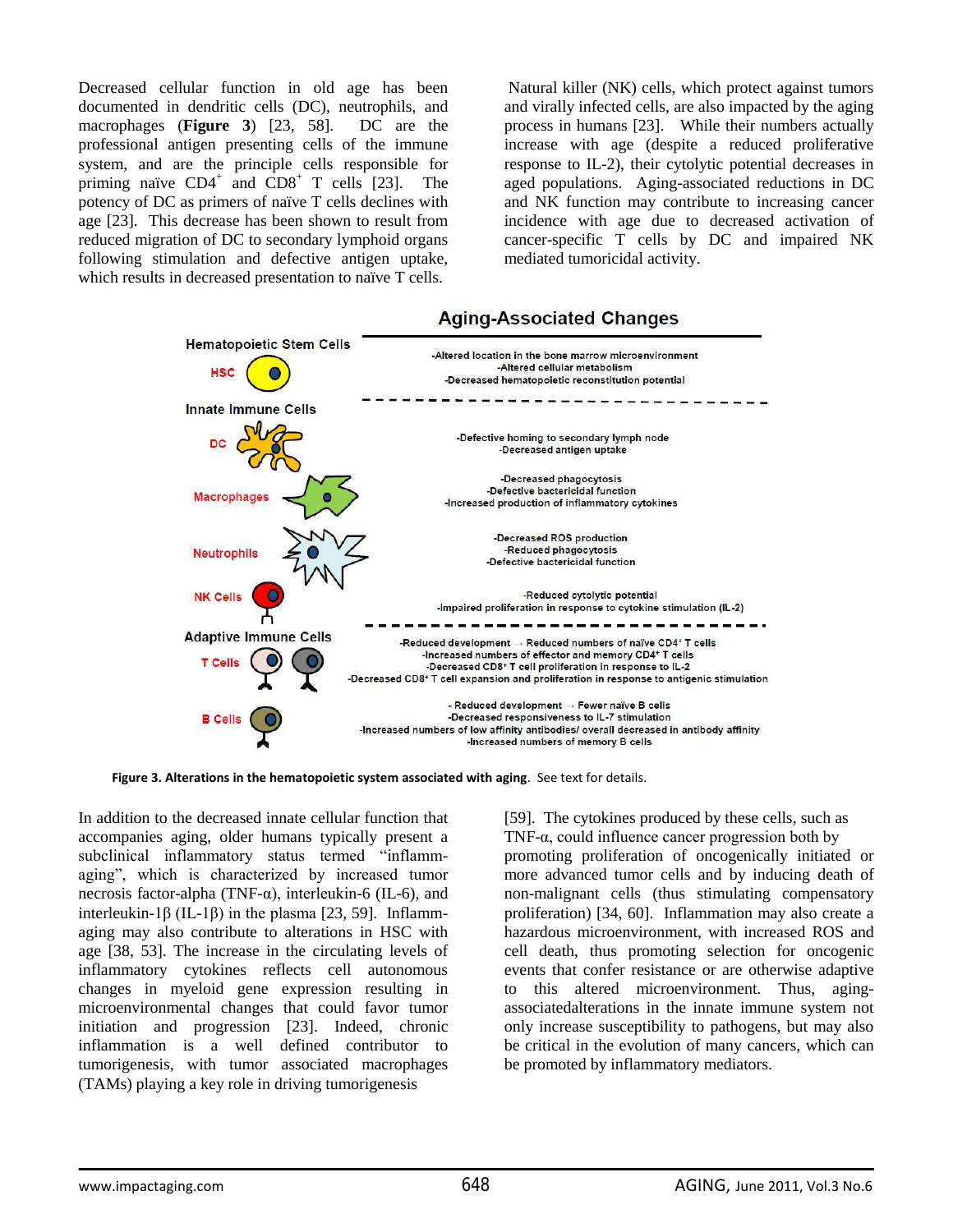# **Aging Adaptive Immunity**

Age-associated impairment of the adaptive immune system, which is composed of T cells and B cells, is observed in both mice and humans (**Figure 3**) [1, 27], and could impact cancer development in several respects. In mice, the production of naïve  $CD4^+$  T cells (T helper cells) declines with age  $[61]$ .  $CD8<sup>+</sup>$  T cell function also declines with age [23]. Specifically, naïve CD8<sup>+</sup> T cells isolated from aged individuals proliferate less when stimulated with IL-2, and their expansion and differentiation into effector T cells upon antigenic stimulation is reduced when compared to naïve  $C\overline{D}8^+$  T cells isolated from young individuals. Although cellautonomous changes in HSC also contribute to ageassociated reductions in T-lymphopoiesis [62], reductions in the numbers of T cells are mainly attributed to thymic involution that occurs with aging [1, 61]. Aging-associated changes in the thymus lead to a decline in functional cortex and medulla, which is replaced by fat [21, 61]. Decreased T cell maturation in the thymus may actually contribute to *reduced* T-acute lymphoblastic leukemia (T-ALL) incidence in the elderly (T-ALL is primarily a childhood cancer), as substantially reduced T cell precursor numbers would reduce the target population for acquisition of oncogenic mutations.

Aging-associated alterations in T lymphocyte numbers and function lead to increased susceptibility to pathogenic infections and a decreased ability to effectively vaccinate the elderly; however, the importance of T lymphocytes in the control of agingassociated cancers is somewhat unclear. Increased cancer incidence has been observed in immunodeficient mice, as well as humans that are immunocompromised, such as for Karposi's sarcoma, non-Hodgkin's lymphoma, and cervical cancer in AIDS patients [63- 66]. Declining adaptive immunity could increase the incidence of these particular cancers because they are virally associated; however, for non-virally associated cancers, the role of the adaptive immune system in controlling cancer initiation is still controversial. It has been shown that immunodeficient mice develop more carcinogen-induced and spontaneous cancers than wildtype mice [67, 68]. However, straightforward interpretation of studies on mice with compromised adaptive immunity is complicated by the complex nature of pro- and anti-tumorigenic interactions with the primary and adaptive immune systems [69]. Nonetheless, mouse models have revealed that the adaptive immune system is important for the initial elimination of cancer cells, and that T cells play a role in equilibrium (the phase where oncogenic cells are not

detectable) and escape phases (relapse) of certain forms of cancers like sarcomas [67]. However, in an inducible melanoma model, it was found that tumor-initiated inflammation could suppress the adaptive immune system's ability to delay the development of aggressive melanomas [70]. Therefore, mouse models indicate that the adaptive immune system indeed plays a role in the control of certain forms of cancer; however, inflammation can suppress the protective roles of the adaptive immune system. Since aging is associated with an inherent increase in inflammation and declining adaptive immune function, these changes could cooperate to reduce adaptive immunity, including against malignancies, in old age.

For B cell maturation, cell intrinsic and extrinsic changes both contribute to reductions in production and function of B cells [27, 71, 72], which could in part underlie increased disease susceptibility, reduced responses to vaccination, and increased cancer incidence in aged populations. Prior to their peripheral migration to secondary lymphoid organs, B cells develop in the bone marrow, differentiating through multiple stages [27]. Studies conducted in mice have identified decreased frequencies of common lymphoid progenitors (CLP)/ early B cell progenitors (EBP), prepro B cells, pro-B cells, and pre-B cells in the bone marrow of old mice [71, 73-75], which are due in good measure to cell-intrinsic changes in HSC [36, 50]. *In vitro* studies show that aged mouse pro-B-cells exposed to limiting interleukin-7 (IL-7) proliferate less than young pro-B-cells, despite similar IL-7-receptor (IL-7R) expression levels [76, 77]. Moreover, administration of antagonistic anti-IL-7 antibody to young mice has been shown to recapitulate the peripheral B-cell repertoire skewing observed in old mice [78]. Thus, the decrease in B-lymphopoiesis in aged mice may partially be attributed to a decrease in the ability of B-progenitors to respond to IL-7 stimulation.

In addition to the decrease in the total number of B cells found in the periphery of aged mice, their function also declines in an age-dependent manner (**Figure 3**) [23, 27, 71]. Specifically, aged mouse B cells exhibit increased production of low affinity antibodies due to decreased isotype switching. In humans, the agingassociated decline in B cell lymphopoiesis appears less drastic compared to mice, and it has been demonstrated that B cell lymphopoiesis in humans is less dependent on IL-7 stimulation [79, 80]. The decline in humoral responses in elderly people is attributed to changes in the composition of the cells comprising the B cell repertoire [23, 81, 82]. Fewer naïve B cells are found in elderly populations compared to the numbers found in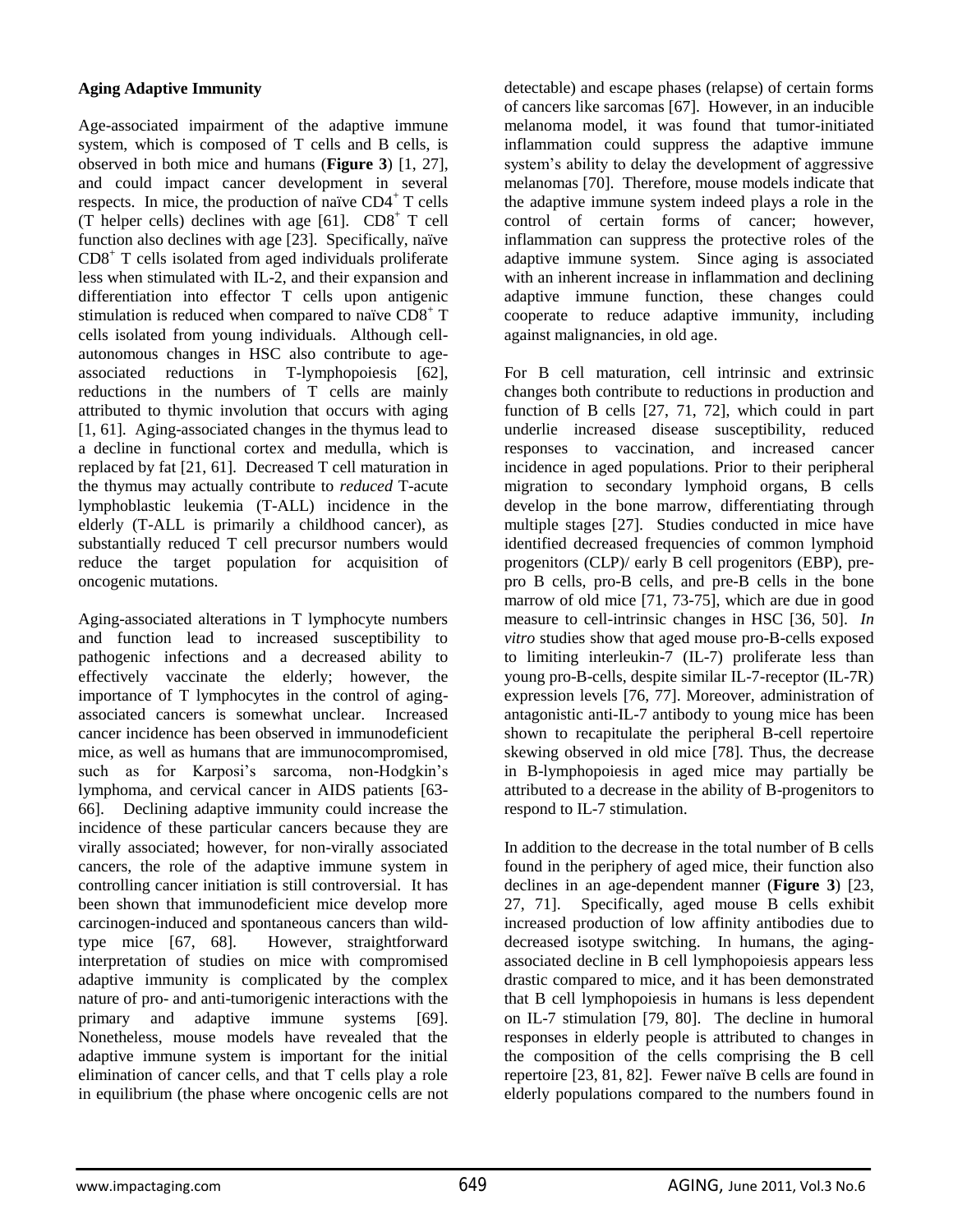young adults, and these cells are replaced in the B cell pool by antigen experienced memory cells. Also, there is a decrease in overall antibody affinity found in elderly populations due to a general isotype switching from IgG to IgM antibodies [23, 83, 84]. Although the effects of aging on B-lymphopoiesis differ between mice and humans, there is significant overlap in the decline in B cell function found in aged population from both species. While reductions in B-lymphopoiesis in old age could contribute to reduced tumor immunesurveillance, as will be discussed below, there has been more debate about the implications of perturbed B-cell development towards leukemogenesis.

## **Emerging Models for Aging and Cancer**

The strong association between aging and cancer has been a focus of intensive research, with the current paradigm suggesting that the accumulation of oncogenic mutations is the rate-limiting step in the initiation and progression of cancer [14]. It is also frequently argued that aging is in part the consequence of organisms attempting to repress cancer evolution [1, 14, 26, 85- 90]. In this view, aging and tissue decline limit cancer development, through telomere shortening and tumor suppressor gene action. Thus, preventing cancer during youth (when animals are most likely to contribute to future generations) requires mechanisms, such as limited telomere maintenance, which contribute to aging phenotypes later in life. Thus, aging is thought to in part represent a cost of tumor suppression (**Figure 4A**).

According to this model, aging-associated events (ie., telomere shortening) increase the activation of tumor suppressor genes, which inhibits cancer at the expense





of accelerating the aging process [1, 26, 86, 87, 91, 92]. Indeed, aging-associated reductions in telomere length and function activate p53, a critical tumor suppressor [26, 93]. Chronic activation of p53 results in a suppression of DNA replication, decreased cellular proliferation, and ultimately cellular senescence or death [89, 94, 95] (however, note that increased p53 dependent tumor suppression can be obtained without accelerated aging [96, 97]). In addition to p53,

expression of the INK4A locus-encoded p16and Arf tumor suppressor genes also increases with age in certain hematopoietic compartments [98]. Moreover, increases in p16 and Arf have been shown to contribute to the aging-associated decline in lymphopoiesis [98]. Decreasing the expression of these tumor suppressors in aged lymphoid progenitors reverses the senescent phenotype, resulting in an increased susceptibility to transformation [98]. These models provide evidence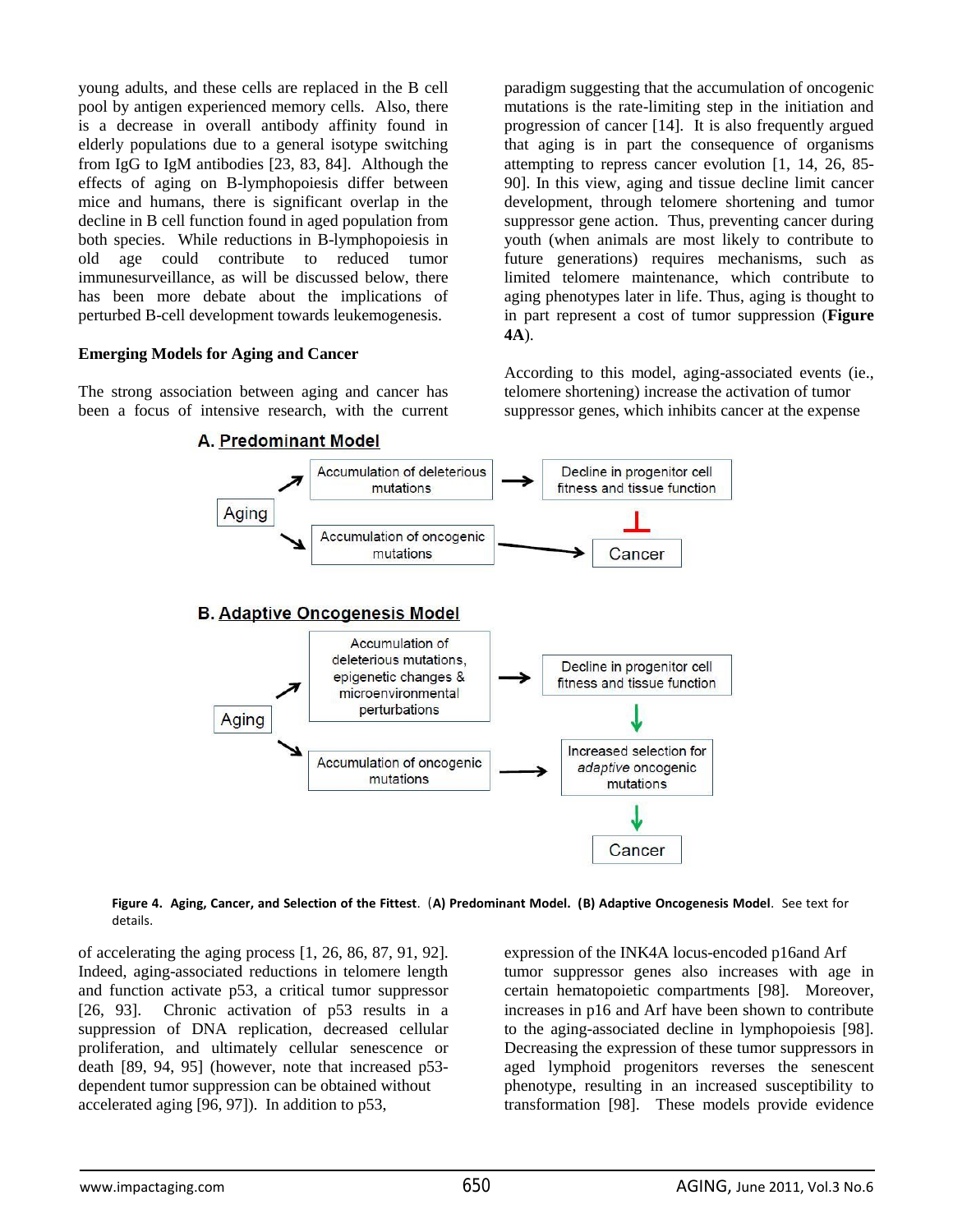that increased expression of tumor suppressor genes is associated with aging in certain cellular populations. But if tumor suppressive mechanisms are elevated in aging tissues, then why is there such a strong association between age and the increased incidence of most cancers, and why do interventions that delay aging (like caloric restriction) also delay cancer occurrence [99]?

The hematopoietic system has been a valuable organ for studying the relationship between aging and cancer [2]. In humans (as for other vertebrates), most cancers, including some leukemias, show age-dependent increases in incidence [2, 7]. The most common form of chronic leukemia in elderly people is B-cell chronic lymphoblastic leukemia (B-CLL) [100], and the most frequent acute leukemia is acute myelogenous leukemia (AML) [101]. In addition, leukemias induced by the oncogene Bcr-Abl  $(Ph<sup>+</sup>)$ , ), including chronic myelogenous leukemia (CML) and Philadelphia Chromosome<sup>+</sup> B-cell acute lymphoblastic leukemia (Ph<sup>+</sup> B-ALL), show age-dependent increases in incidence [102]. This age-dependence is more striking for CML, with the majority of diagnosis occurring in individuals over 50 years old  $[103]$ . For Ph<sup>+</sup> B-ALLs, the average age of diagnosis is 50 [104, 105], and the increased incidence with advancing age is less dramatic than for CMLs.

The correlation of aging with leukemias has been studied extensively in mouse models [56]. In general, these studies argue that the increase in aging-associated myeloid leukemias in mice results from agingassociated impairment of lymphopoiesis and increases in myelopoiesis [37, 56, 71, 106]. According to these models, the decline in the number and function of lymphoid progenitors reduces the probability of a B lymphoid progenitor acquiring an oncogenic mutation [2, 56, 71, 98]. The increase in myelopoiesis would in turn accelerate the possibility of acquiring a transforming event in a myeloid progenitor leading to the observed aging-associated increase in myeloid lineage leukemias. Also, these models predict that increased expression of tumor suppressor genes in aged lymphoid progenitors prevents transforming events from frequently occurring in this lineage.

As myeloid leukemias are common in elderly humans, these investigators have argued that these results are consistent with leukemia development in the lineage (myeloid) that remains dominant (i.e. more fit) in mice [2, 5, 56, 71, 98, 107]. But if the dominant lineage is the most leukemogenic, one should expect mice to develop myeloid leukemias. But instead mice mostly develop

lymphoid malignancies in old age [108, 109], coinciding with the reduced fitness of lymphoid progenitors. Unlike mice, aging humans exhibit panhematopoietic decline, including in the myeloid lineage [26, 57]. This correlates with an increase in both myeloid (e.g. AML) and lymphoid leukemias (e.g. B- $CLL$  and  $Ph<sup>+</sup> ALL$ ) which are common in the elderly. Indeed, a major risk factor for AML are myelodysplastic syndromes and other bone marrow failure syndromes (with reduced HSC and myeloid progenitor fitness), which have been proposed to increase selection for adaptive oncogenic mutations, thus increasing the frequency of AML development [110]. Thus, *reduced* fitness in particular progenitor cells actually coincides with increased malignancy development with age, and may at least in part explain species-specific differences in the types of leukemias that develop.

As introduced above, we have proposed an alternative model, dubbed Adaptive Oncogenesis, which proposes that youth and high tissue fitness are actually tumor suppressive [10, 11, 16] (**Figures 2 and 4B**). This model postulates that long-lived multicellular organisms have evolved stem cell populations with high fitness, not only as a means of efficiently maintaining a tissue, but also because high fitness in a cell population will oppose somatic cell evolution. As in animal populations well adapted to their environments, stabilizing selection should limit changes that improve fitness in a population of stem cells with high fitness. Competition in a young, healthy stem cell pool should serve to maintain the status quo, preventing somatic cell evolution. But in stem cell pools impaired by aging or other insults, the adaptive landscape will be dramatically altered [10, 11]. The fitness of the stem cell pool will be reduced, allowing selection for mutations and epigenetic events that improve fitness of somatic cells. We postulate that, from an evolutionary biological perspective, aging is associated with increased cancer incidence because there is minimal selection against cancer at ages where an animal is unlikely to contribute to future generations.

We recently obtained support for this model in the context of Bcr-Abl-initiated leukemias in aged hematopoietic systems [40]. Consistent with previous studies, we showed that aging results in decreased hematopoietic progenitor cell fitness, exhibited by a reduction in HSC frequency and decreased Blymphopoiesis. Pro- and pre- B cell progenitors isolated from aged mice exhibited defective activation of Akt and STAT5, which lie downstream of the IL-7R. In contrast, the phosphorylation of STAT3 and Erk was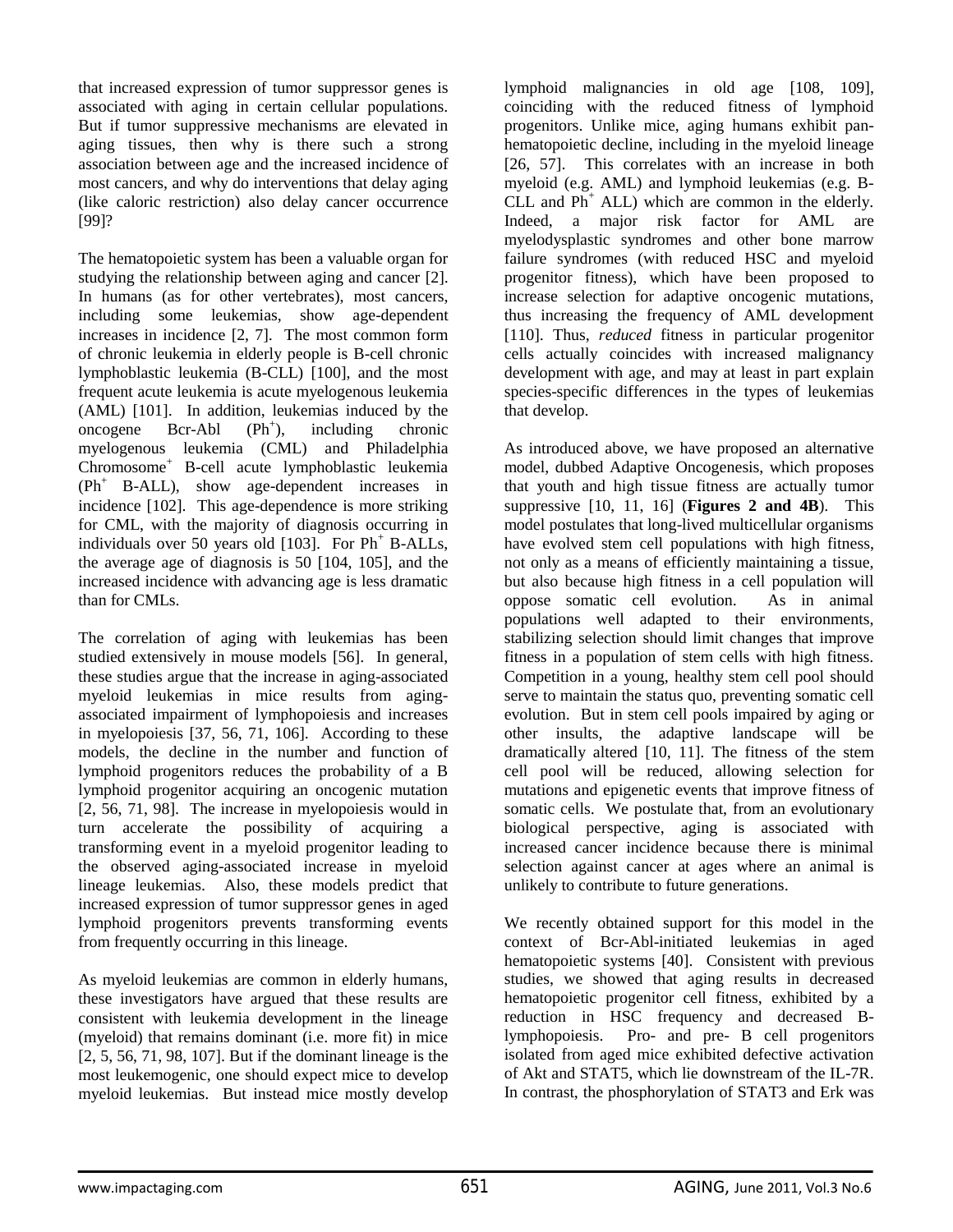equivalent to levels observed in B cell progenitors isolated from young mice, indicating that there is not a general decrease in all signaling pathways in old Bprogenitors. The expression of Bcr-Abl in old mice, and in mice under IL-7-neutralized conditions, restored kinase signaling to Akt and STAT5 . This leads to an increased selection of Bcr-Abl expressing cells within B-progenitor pools, and ultimately increased leukemogenesis *in vivo* [40]. Notably, the expansion of Bcr-Abl-expressing cells within aged B-progenitor pools can be countered by transplantation of young competitors, highlighting the importance of hematopoietic progenitor pool fitness in preventing leukemia. Moreover, the early expansion of Bcr-Ablexpressing progenitors in aged lymphoid progenitor populations is polyclonal, and thus pre-accumulated oncogenic mutations in old progenitors are unlikely to account for age-dependent selection for Bcr-Abl expression (but note that a different study showed that the age of the target cell for Bcr-Abl induced B-ALLs does contribute to age-dependence [111]). Instead, since aging results in reduced receptor-mediated kinase signaling in B-progenitors, and Bcr-Abl expression can restore this signaling, we would argue that an important contribution of aging towards Bcr-Abl-initiated leukemogenesis is the increased selection for Bcr-Abl in signaling-deficient B-progenitor pools [40].

Thus, we propose that in young lymphoid progenitors, efficient receptor signaling (such as via IL-7R) provides the "right amount" of activation of downstream effectors for optimal B-progenitor fitness. In this context, the activation of downstream effectors by Bcr-Abl would lead to excessive signaling, beyond the levels needed for optimal fitness. But in old Bprogenitors, receptor signaling is deficient, and thus Bcr-Abl would be adaptive, in part by increasing signaling via effectors shared by receptors like the IL-7R. To put it simply, the reduced fitness of aged progenitor cell pools creates "room for improvement".

# **CONCLUSION**

The increasing proportion of elderly people in populations worldwide and associated increases in rates of cancers pose substantial challenges to biomedical research and medical care, making the task of deciphering mechanisms linking the two a top priority. Since cancer is generally considered a disease of the elderly, a more comprehensive understanding of how aging alters cellular function, and how alterations in cells and tissues impact on carcinogenesis, should contribute to the development of more efficacious therapeutic and prevention strategies for cancer [112]. Studies in mice and humans have revealed that aging is

characterized by drastic reductions in immune cell function, which subsequently leads to decreased immune surveillance. This immunocompromised state has mainly been attributed to alterations in HSC and hematopoietic development (and in some cases cell numbers), and aging-associated thymic involution. Deficiencies in these compartments result in reduced myeloid and lymphocyte cellular functions and decreased T and B cell diversity in the periphery. Importantly, aging is also associated with increased incidence of many cancers, including hematopoietic malignancies, and in this review we have discussed the many possible connections between aging and cancers.

The most widely accepted explanation for the association between aging and cancer is that accumulating oncogenic mutations (and epimutations) with age should facilitate cancer evolution. Thus, according to this view, cancer development is limited primarily by the accumulation of oncogenic mutations. But just as species evolution is driven by both mutation and selection, altered selection pressures with age should also contribute to oncogenesis. Thus, the aged microenvironment should present a different adaptive landscape relative to a young microenvironment. Mutation and selection centric explanations are not mutually exclusive; instead they can be expected to act in parallel to contribute to the increase rates of cancers with old age. Both aging and cancer are highly complex and their causes are certainly multifactorial, and models to explain their clear association will also need to be multifaceted. We have reviewed the various changes within the hematopoietic system with aging that are expected to contribute to increased cancer incidence in the elderly, including accumulating mutations and epigenetic changes, increased inflammation, decreased adaptive immunity, altered numbers and fitness of progenitors, and other alterations that could change the adaptive landscape.

Exciting recent finding suggest that at least some of the effects of aging are not irreversible, as previously thought, and it is possible to rejuvenate cells and tissues [92, 113]. Beyond the obvious potential health benefits of the reversal of age-dependent tissue regeneration, the ability to rejuvenate tissues should also allow researchers to disentangle mutational and selection components in age-related increases in cancers. If the selection component plays a major role in the agerelated spike in cancers, one should expect decreases in cancer rates upon reversal of tissue degeneration. A clearer understanding for how aging-associated changes within the hematopoietic system influence cancer development will be essential for the development of preventative and therapeutic strategies.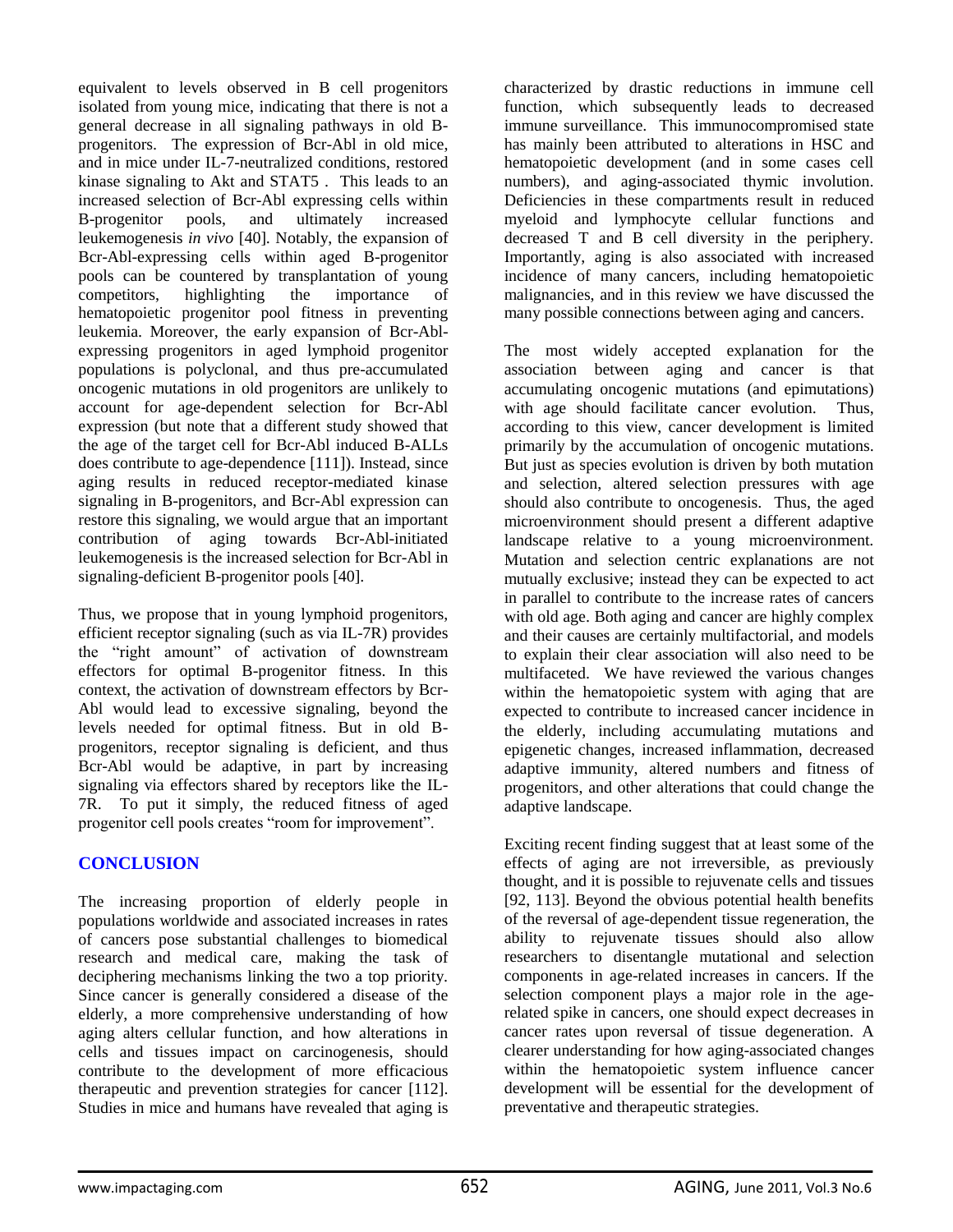#### **ACKNOWLEDGEMENTS**

We would like to thank Courtney Fleenor for the generation of Figure 2 and Mark Gregory for critical review of the manuscript. CJH is supported by T32 AG000279-09, AM by Department of Defense Postdoctoral grant BC087579, and JD by the Leukemia and Lymphoma Society and the National Cancer Institute (R21-CA137262).

## **CONFLICT OF INTEREST STATEMENT**

The authors of this manuscript have no conflicts of interest to disclose.

#### **REFERENCES**

**1.** Dorshkind K, Montecino-Rodriguez E, Signer RA: The ageing immune system: is it ever too old to become young again? Nat Rev Immunol 2009, 9(1):57-62.

**2.** Rossi DJ, Bryder D, Weissman IL: Hematopoietic stem cell aging: mechanism and consequence. Exp Gerontol 2007, 42(5):385-390.

**3.** Benz CC, Yau C: Ageing, oxidative stress and cancer: paradigms in parallax. Nat Rev Cancer 2008, 8(11):875-879.

**4.** Blagosklonny MV, Campisi J, Sinclair DA, Bartke A, Blasco MA, Bonner WM, Bohr VA, Brosh RM, Jr., Brunet A, Depinho RA et al: Impact papers on aging in 2009. Aging (Albany NY), 2(3):111- 121.

**5.** DePinho RA: The age of cancer. Nature 2000, 408(6809):248- 254.

**6.** Edwards BK, Howe HL, Ries LA, Thun MJ, Rosenberg HM, Yancik R, Wingo PA, Jemal A, Feigal EG: Annual report to the nation on the status of cancer, 1973-1999, featuring implications of age and aging on U.S. cancer burden. Cancer 2002, 94(10):2766-2792.

**7.** Balducci L, Beghe C: Cancer and age in the USA. Crit Rev Oncol Hematol 2001, 37(2):137-145.

**8.** Nowell PC: The clonal evolution of tumor cell populations. Science 1976, 194(4260):23-28.

**9.** Sieber OM, Tomlinson SR, Tomlinson IP: Tissue, cell and stage specificity of (epi)mutations in cancers. Nat Rev Cancer 2005, 5(8):649-655.

**10.** Fleenor CJ, Marusyk A, DeGregori J: Ionizing radiation and hematopoietic malignancies: altering the adaptive landscape. Cell Cycle 2010, 9(15):3005-3011.

**11.** Degregori J: Evolved tumor suppression: why are we so good at not getting cancer? Cancer Res 2011, 71(11):3739-3744.

**12.** Greaves M: Cancer stem cells: back to Darwin? Semin Cancer Biol 2010, 20(2):65-70.

**13.** Merlo LM, Pepper JW, Reid BJ, Maley CC: Cancer as an evolutionary and ecological process. Nat Rev Cancer 2006, 6(12):924-935.

**14.** Serrano M, Blasco MA: Cancer and ageing: convergent and divergent mechanisms. Nat Rev Mol Cell Biol 2007, 8(9):715-722. **15.** Blagosklonny MV: Oncogenic resistance to growth-limiting conditions. Nat Rev Cancer 2002, 2(3):221-225.

**16.** Marusyk A, DeGregori J: Declining cellular fitness with age promotes cancer initiation by selecting for adaptive oncogenic mutations. Biochim Biophys Acta 2008, 1785(1):1-11.

**17.** Anisimov VN: Carcinogenesis and aging 20 years after: escaping horizon. Mech Ageing Dev 2009, 130(1-2):105-121.

**18.** Chambers SM, Goodell MA: Hematopoietic stem cell aging: wrinkles in stem cell potential. Stem Cell Rev 2007, 3(3):201-211. **19.** Peto J: Cancer epidemiology in the last century and the next decade. Nature 2001, 411(6835):390-395.

**20.** Kirkwood TB: Understanding the odd science of aging. Cell 2005, 120(4):437-447.

**21.** Chidgey A, Dudakov J, Seach N, Boyd R: Impact of niche aging on thymic regeneration and immune reconstitution. Semin Immunol 2007, 19(5):331-340.

**22.** Dorshkind K, Swain S: Age-associated declines in immune system development and function: causes, consequences, and reversal. Curr Opin Immunol 2009, 21(4):404-407.

**23.** Weiskopf D, Weinberger B, Grubeck-Loebenstein B: The aging of the immune system. Transpl Int 2009, 22(11):1041- 1050.

**24.** Weinberger B, Herndler-Brandstetter D, Schwanninger A, Weiskopf D, Grubeck-Loebenstein B: Biology of immune responses to vaccines in elderly persons. Clin Infect Dis 2008, 46(7):1078-1084.

**25.** Linton PJ, Dorshkind K: Age-related changes in lymphocyte development and function. Nat Immunol 2004, 5(2):133-139.

**26.** Sharpless NE, DePinho RA: How stem cells age and why this makes us grow old. Nat Rev Mol Cell Biol 2007, 8(9):703-713.

**27.** Miller JP, Allman D: Linking age-related defects in B lymphopoiesis to the aging of hematopoietic stem cells. Semin Immunol 2005, 17(5):321-329.

**28.** Warren LA, Rossi DJ: Stem cells and aging in the hematopoietic system. Mech Ageing Dev 2009, 130(1-2):46-53.

**29.** Yin T, Li L: Fountain of Youth: aged blood-forming stem cells could be rejuvenated by young microenvironment. Cell Res 2010, 20(5):504-505.

**30.** Kohler A, Schmithorst V, Filippi MD, Ryan MA, Daria D, Gunzer M, Geiger H: Altered cellular dynamics and endosteal location of aged early hematopoietic progenitor cells revealed by time-lapse intravital imaging in long bones. Blood 2009, 114(2):290-298.

**31.** Simsek T, Kocabas F, Zheng J, Deberardinis RJ, Mahmoud AI, Olson EN, Schneider JW, Zhang CC, Sadek HA: The distinct metabolic profile of hematopoietic stem cells reflects their location in a hypoxic niche. Cell Stem Cell 2010, 7(3):380-390.

**32.** Takubo K, Goda N, Yamada W, Iriuchishima H, Ikeda E, Kubota Y, Shima H, Johnson RS, Hirao A, Suematsu M et al: Regulation of the HIF-1alpha level is essential for hematopoietic stem cells. Cell Stem Cell 2010, 7(3):391-402.

**33.** Eliasson P, Rehn M, Hammar P, Larsson P, Sirenko O, Flippin LA, Cammenga J, Jonsson JI: Hypoxia mediates low cell-cycle activity and increases the proportion of long-term-reconstituting hematopoietic stem cells during in vitro culture. Exp Hematol 2010, 38(4):301-310 e302.

**34.** Karin M, Lawrence T, Nizet V: Innate immunity gone awry: linking microbial infections to chronic inflammation and cancer. Cell 2006, 124(4):823-835.

**35.** Rossi DJ, Bryder D, Seita J, Nussenzweig A, Hoeijmakers J, Weissman IL: Deficiencies in DNA damage repair limit the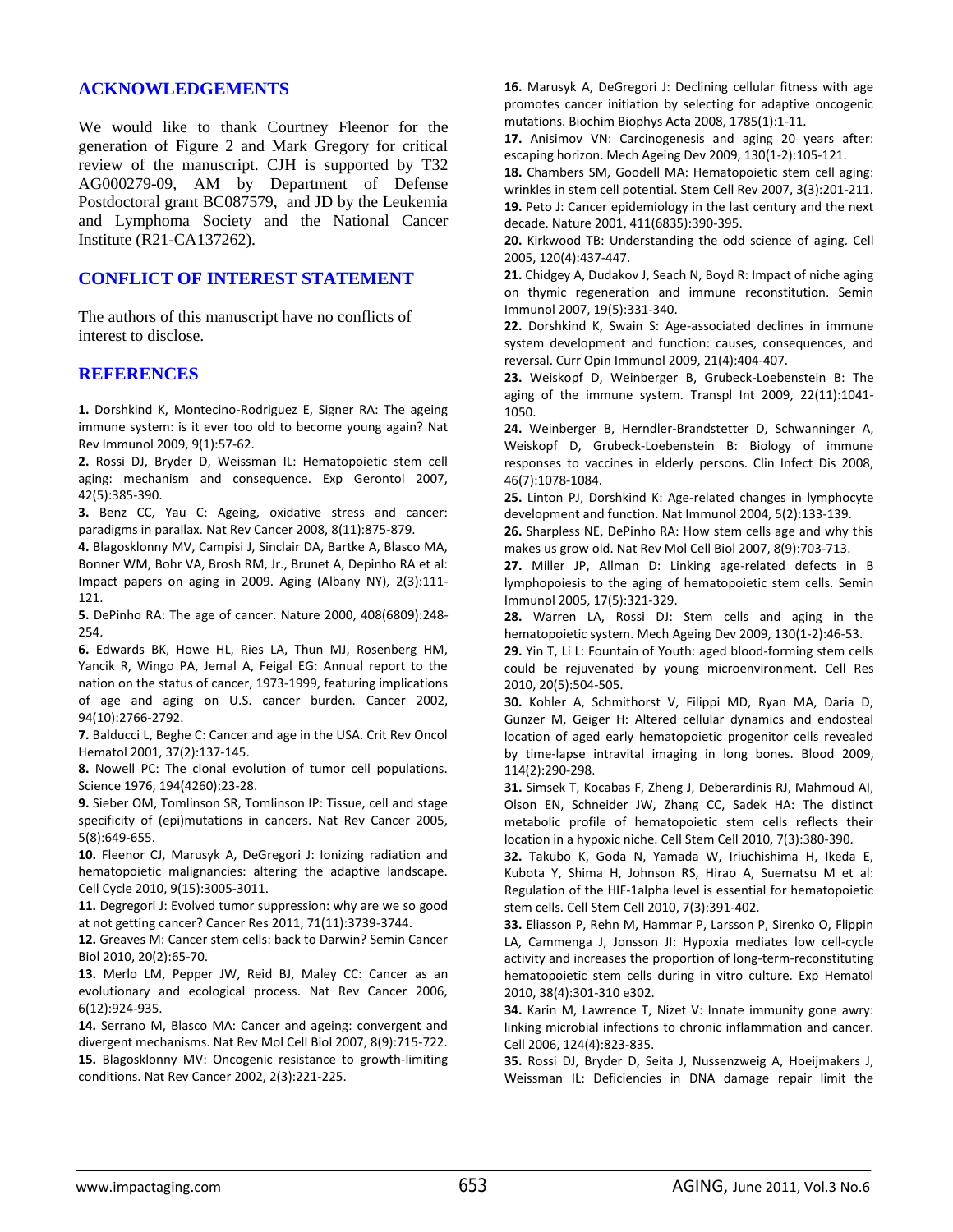function of haematopoietic stem cells with age. Nature 2007, 447(7145):725-729.

**36.** Rossi DJ, Bryder D, Zahn JM, Ahlenius H, Sonu R, Wagers AJ, Weissman IL: Cell intrinsic alterations underlie hematopoietic stem cell aging. Proc Natl Acad Sci U S A 2005, 102(26):9194- 9199.

**37.** Beerman I, Bhattacharya D, Zandi S, Sigvardsson M, Weissman IL, Bryder D, Rossi DJ: Functionally distinct hematopoietic stem cells modulate hematopoietic lineage potential during aging by a mechanism of clonal expansion. Proc Natl Acad Sci U S A 2010, 107(12):5465-5470.

**38.** Chambers SM, Shaw CA, Gatza C, Fisk CJ, Donehower LA, Goodell MA: Aging hematopoietic stem cells decline in function and exhibit epigenetic dysregulation. PLoS Biol 2007, 5(8):e201.

**39.** Morrison SJ, Wandycz AM, Akashi K, Globerson A, Weissman IL: The aging of hematopoietic stem cells. Nat Med 1996, 2(9):1011-1016.

**40.** Henry CJ, Marusyk A, Zaberezhnyy V, Adane B, DeGregori J: Declining lymphoid progenitor fitness promotes agingassociated leukemogenesis. Proc Natl Acad Sci U S A 2010, 107(50):21713-21718.

**41.** Liang Y, Van Zant G, Szilvassy SJ: Effects of aging on the homing and engraftment of murine hematopoietic stem and progenitor cells. Blood 2005, 106(4):1479-1487.

**42.** Sudo K, Ema H, Morita Y, Nakauchi H: Age-associated characteristics of murine hematopoietic stem cells. J Exp Med 2000, 192(9):1273-1280.

**43.** de Haan G, Van Zant G: Dynamic changes in mouse hematopoietic stem cell numbers during aging. Blood 1999, 93(10):3294-3301.

**44.** Noda S, Ichikawa H, Miyoshi H: Hematopoietic stem cell aging is associated with functional decline and delayed cell cycle progression. Biochem Biophys Res Commun 2009, 383(2):210- 215.

**45.** Van Zant G, Holland BP, Eldridge PW, Chen JJ: Genotyperestricted growth and aging patterns in hematopoietic stem cell populations of allophenic mice. J Exp Med 1990, 171(5):1547- 1565.

**46.** Chen J, Astle CM, Harrison DE: Development and aging of primitive hematopoietic stem cells in BALB/cBy mice. Exp Hematol 1999, 27(5):928-935.

**47.** Chen J, Astle CM, Harrison DE: Genetic regulation of primitive hematopoietic stem cell senescence. Exp Hematol 2000, 28(4):442-450.

**48.** Vaziri H, Dragowska W, Allsopp RC, Thomas TE, Harley CB, Lansdorp PM: Evidence for a mitotic clock in human hematopoietic stem cells: loss of telomeric DNA with age. Proc Natl Acad Sci U S A 1994, 91(21):9857-9860.

**49.** Kollman C, Howe CW, Anasetti C, Antin JH, Davies SM, Filipovich AH, Hegland J, Kamani N, Kernan NA, King R et al: Donor characteristics as risk factors in recipients after transplantation of bone marrow from unrelated donors: the effect of donor age. Blood 2001, 98(7):2043-2051.

**50.** Guerrettaz LM, Johnson SA, Cambier JC: Acquired hematopoietic stem cell defects determine B-cell repertoire changes associated with aging. Proc Natl Acad Sci U S A 2008, 105(33):11898-11902.

**51.** Muller-Sieburg CE, Cho RH, Karlsson L, Huang JF, Sieburg HB: Myeloid-biased hematopoietic stem cells have extensive selfrenewal capacity but generate diminished lymphoid progeny with impaired IL-7 responsiveness. Blood 2004, 103(11):4111- 4118.

**52.** Cho RH, Sieburg HB, Muller-Sieburg CE: A new mechanism for the aging of hematopoietic stem cells: aging changes the clonal composition of the stem cell compartment but not individual stem cells. Blood 2008, 111(12):5553-5561.

**53.** Challen GA, Boles NC, Chambers SM, Goodell MA: Distinct hematopoietic stem cell subtypes are differentially regulated by TGF-beta1. Cell Stem Cell 2010, 6(3):265-278.

**54.** Kent DG, Copley MR, Benz C, Wohrer S, Dykstra BJ, Ma E, Cheyne J, Zhao Y, Bowie MB, Gasparetto M et al: Prospective isolation and molecular characterization of hematopoietic stem cells with durable self-renewal potential. Blood 2009, 113(25):6342-6350.

**55.** Ueda Y, Kondo M, Kelsoe G: Inflammation and the reciprocal production of granulocytes and lymphocytes in bone marrow. J Exp Med 2005, 201(11):1771-1780.

**56.** Signer RA, Montecino-Rodriguez E, Witte ON, McLaughlin J, Dorshkind K: Age-related defects in B lymphopoiesis underlie the myeloid dominance of adult leukemia. Blood 2007, 110(6):1831- 1839.

**57.** Kuranda K, Vargaftig J, de la Rochere P, Dosquet C, Charron D, Bardin F, Tonnelle C, Bonnet D, Goodhardt M: Age-related changes in human hematopoietic stem/progenitor cells. Aging Cell 2011, 10(3):542-546.

**58.** Shaw AC, Joshi S, Greenwood H, Panda A, Lord JM: Aging of the innate immune system. Curr Opin Immunol 2010, 22(4):507- 513.

**59.** Franceschi C, Bonafe M, Valensin S, Olivieri F, De Luca M, Ottaviani E, De Benedictis G: Inflamm-aging. An evolutionary perspective on immunosenescence. Ann N Y Acad Sci 2000, 908:244-254.

**60.** Karin M, Greten FR: NF-kappaB: linking inflammation and immunity to cancer development and progression. Nat Rev Immunol 2005, 5(10):749-759.

**61.** Aspinall R, Andrew D: Thymic involution in aging. J Clin Immunol 2000, 20(4):250-256.

**62.** Zediak VP, Maillard I, Bhandoola A: Multiple prethymic defects underlie age-related loss of T progenitor competence. Blood 2007.

**63.** Caceres W, Cruz-Amy M, Diaz-Melendez V: AIDS-related malignancies: revisited. P R Health Sci J, 29(1):70-75.

**64.** Pantanowitz L, Michelow P: Review of human immunodeficiency virus (HIV) and squamous lesions of the uterine cervix. Diagn Cytopathol, 39(1):65-72.

**65.** De Vuyst H, Lillo F, Broutet N, Smith JS: HIV, human papillomavirus, and cervical neoplasia and cancer in the era of highly active antiretroviral therapy. Eur J Cancer Prev 2008, 17(6):545-554.

**66.** Heard I, Palefsky JM, Kazatchkine MD: The impact of HIV antiviral therapy on human papillomavirus (HPV) infections and HPV-related diseases. Antivir Ther 2004, 9(1):13-22.

**67.** Koebel CM, Vermi W, Swann JB, Zerafa N, Rodig SJ, Old LJ, Smyth MJ, Schreiber RD: Adaptive immunity maintains occult cancer in an equilibrium state. Nature 2007, 450(7171):903-907. **68.** Dunn GP, Old LJ, Schreiber RD: The immunobiology of cancer immunosurveillance and immunoediting. Immunity 2004, 21(2):137-148.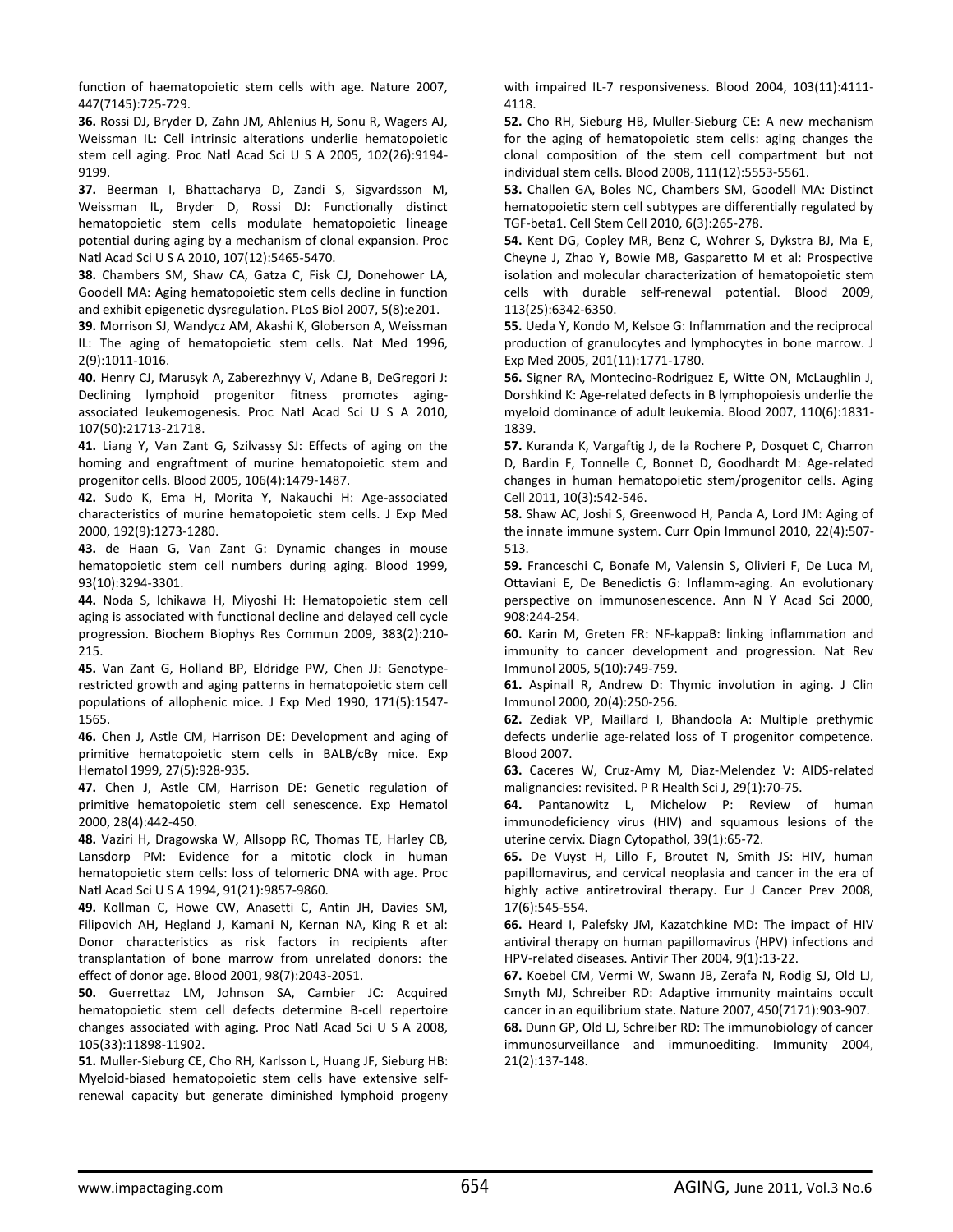**69.** DeNardo DG, Andreu P, Coussens LM: Interactions between lymphocytes and myeloid cells regulate pro- versus anti-tumor immunity. Cancer Metastasis Rev 2010, 29(2):309-316.

**70.** Soudja SM, Wehbe M, Mas A, Chasson L, de Tenbossche CP, Huijbers I, Van den Eynde B, Schmitt-Verhulst AM: Tumorinitiated inflammation overrides protective adaptive immunity in an induced melanoma model in mice. Cancer Res, 70(9):3515- 3525.

**71.** Signer RA, Montecino-Rodriguez E, Dorshkind K: Aging, B lymphopoiesis, and patterns of leukemogenesis. Exp Gerontol 2007, 42(5):391-395.

**72.** Min H, Montecino-Rodriguez E, Dorshkind K: Effects of aging on early B- and T-cell development. Immunol Rev 2005, 205:7- 17.

**73.** Van der Put E, Sherwood EM, Blomberg BB, Riley RL: Aged mice exhibit distinct B cell precursor phenotypes differing in activation, proliferation and apoptosis. Exp Gerontol 2003, 38(10):1137-1147.

**74.** Allman D, Miller JP: The aging of early B-cell precursors. Immunol Rev 2005, 205:18-29.

**75.** Min H, Montecino-Rodriguez E, Dorshkind K: Effects of aging on the common lymphoid progenitor to pro-B cell transition. J Immunol 2006, 176(2):1007-1012.

**76.** Stephan RP, Lill-Elghanian DA, Witte PL: Development of B cells in aged mice: decline in the ability of pro-B cells to respond to IL-7 but not to other growth factors. J Immunol 1997, 158(4):1598-1609.

**77.** Lescale C, Dias S, Maes J, Cumano A, Szabo P, Charron D, Weksler ME, Dosquet C, Vieira P, Goodhardt M: Reduced EBF expression underlies loss of B cell potential of hematopoietic progenitors with age. Aging Cell 2010.

**78.** Johnson SA, Rozzo SJ, Cambier JC: Aging-dependent exclusion of antigen-inexperienced cells from the peripheral B cell repertoire. J Immunol 2002, 168(10):5014-5023.

**79.** Rawlings DJ, Quan SG, Kato RM, Witte ON: Long-term culture system for selective growth of human B-cell progenitors. Proc Natl Acad Sci U S A 1995, 92(5):1570-1574.

**80.** Prieyl JA, LeBien TW: Interleukin 7 independent development of human B cells. Proc Natl Acad Sci U S A 1996, 93(19):10348-10353.

**81.** Weksler ME, Goodhardt M, Szabo P: The effect of age on B cell development and humoral immunity. Springer Semin Immunopathol 2002, 24(1):35-52.

**82.** Weksler ME, Szabo P: The effect of age on the B-cell repertoire. J Clin Immunol 2000, 20(4):240-249.

**83.** Frasca D, Landin AM, Lechner SC, Ryan JG, Schwartz R, Riley RL, Blomberg BB: Aging down-regulates the transcription factor E2A, activation-induced cytidine deaminase, and Ig class switch in human B cells. J Immunol 2008, 180(8):5283-5290.

**84.** Johnson SA, Cambier JC: Ageing, autoimmunity and arthritis: senescence of the B cell compartment - implications for humoral immunity. Arthritis Res Ther 2004, 6(4):131-139.

**85.** Hoeijmakers JH: DNA damage, aging, and cancer. N Engl J Med 2009, 361(15):1475-1485.

**86.** Campisi J: Senescent cells, tumor suppression, and organismal aging: good citizens, bad neighbors. Cell 2005, 120(4):513-522.

**87.** Sahin E, Depinho RA: Linking functional decline of telomeres, mitochondria and stem cells during ageing. Nature, 464(7288):520-528.

**88.** Sharpless NE, DePinho RA: Telomeres, stem cells, senescence, and cancer. J Clin Invest 2004, 113(2):160-168.

**89.** Sharpless NE, DePinho RA: p53: good cop/bad cop. Cell 2002, 110(1):9-12.

**90.** Hinkal G, Parikh N, Donehower LA: Timed somatic deletion of p53 in mice reveals age-associated differences in tumor progression. PLoS One 2009, 4(8):e6654.

**91.** Finkel T, Serrano M, Blasco MA: The common biology of cancer and ageing. Nature 2007, 448(7155):767-774.

**92.** Jaskelioff M, Muller FL, Paik JH, Thomas E, Jiang S, Adams AC, Sahin E, Kost-Alimova M, Protopopov A, Cadinanos J et al: Telomerase reactivation reverses tissue degeneration in aged telomerase-deficient mice. Nature 2011, 469(7328):102-106.

**93.** Wynford-Thomas D, Bond JA, Wyllie FS, Jones CJ: Does telomere shortening drive selection for p53 mutation in human cancer? Mol Carcinog 1995, 12(3):119-123.

**94.** Marusyk A, Wheeler LJ, Mathews CK, DeGregori J: p53 mediates senescence-like arrest induced by chronic replicational stress. Mol Cell Biol 2007, 27(15):5336-5351.

**95.** Dumble M, Moore L, Chambers SM, Geiger H, Van Zant G, Goodell MA, Donehower LA: The impact of altered p53 dosage on hematopoietic stem cell dynamics during aging. Blood 2007, 109(4):1736-1742.

**96.** Garcia-Cao I, Garcia-Cao M, Martin-Caballero J, Criado LM, Klatt P, Flores JM, Weill JC, Blasco MA, Serrano M: "Super p53" mice exhibit enhanced DNA damage response, are tumor resistant and age normally. Embo J 2002, 21(22):6225-6235.

**97.** Garcia-Cao I, Garcia-Cao M, Tomas-Loba A, Martin-Caballero J, Flores JM, Klatt P, Blasco MA, Serrano M: Increased p53 activity does not accelerate telomere-driven ageing. EMBO Rep 2006, 7(5):546-552.

**98.** Signer RA, Montecino-Rodriguez E, Witte ON, Dorshkind K: Aging and cancer resistance in lymphoid progenitors are linked processes conferred by p16Ink4a and Arf. Genes Dev 2008, 22(22):3115-3120.

**99.** Blagosklonny MV: Prevention of cancer by inhibiting aging. Cancer Biol Ther 2008, 7(10):1520-1524.

**100.** Chiorazzi N, Hatzi K, Albesiano E: B-cell chronic lymphocytic leukemia, a clonal disease of B lymphocytes with receptors that vary in specificity for (auto)antigens. Ann N Y Acad Sci 2005, 1062:1-12.

**101.** Pollyea DA, Kohrt HE, Medeiros BC: Acute myeloid leukaemia in the elderly: a review. Br J Haematol, 152(5):524- 542.

**102.** Ren R: Mechanisms of BCR-ABL in the pathogenesis of chronic myelogenous leukaemia. Nat Rev Cancer 2005, 5(3):172- 183.

**103.** Vickers M: Estimation of the number of mutations necessary to cause chronic myeloid leukaemia from epidemiological data. Br J Haematol 1996, 94(1):1-4.

**104.** Pui CH, Relling MV, Downing JR: Acute lymphoblastic leukemia. N Engl J Med 2004, 350(15):1535-1548.

**105.** Greer JP, Foerster J, Lukens JN, Rodgers GM, Paraskevas F, Glader B (eds.): Wintrobe's Clinical Hematology, 11th edn. Philadelphia: Lippincott Williams and Wilkins; 2004.

**106.** Muller-Sieburg C, Sieburg HB: Stem cell aging: survival of the laziest? Cell Cycle 2008, 7(24):3798-3804.

**107.** Kim M, Moon HB, Spangrude GJ: Major age-related changes of mouse hematopoietic stem/progenitor cells. Ann N Y Acad Sci 2003, 996:195-208.